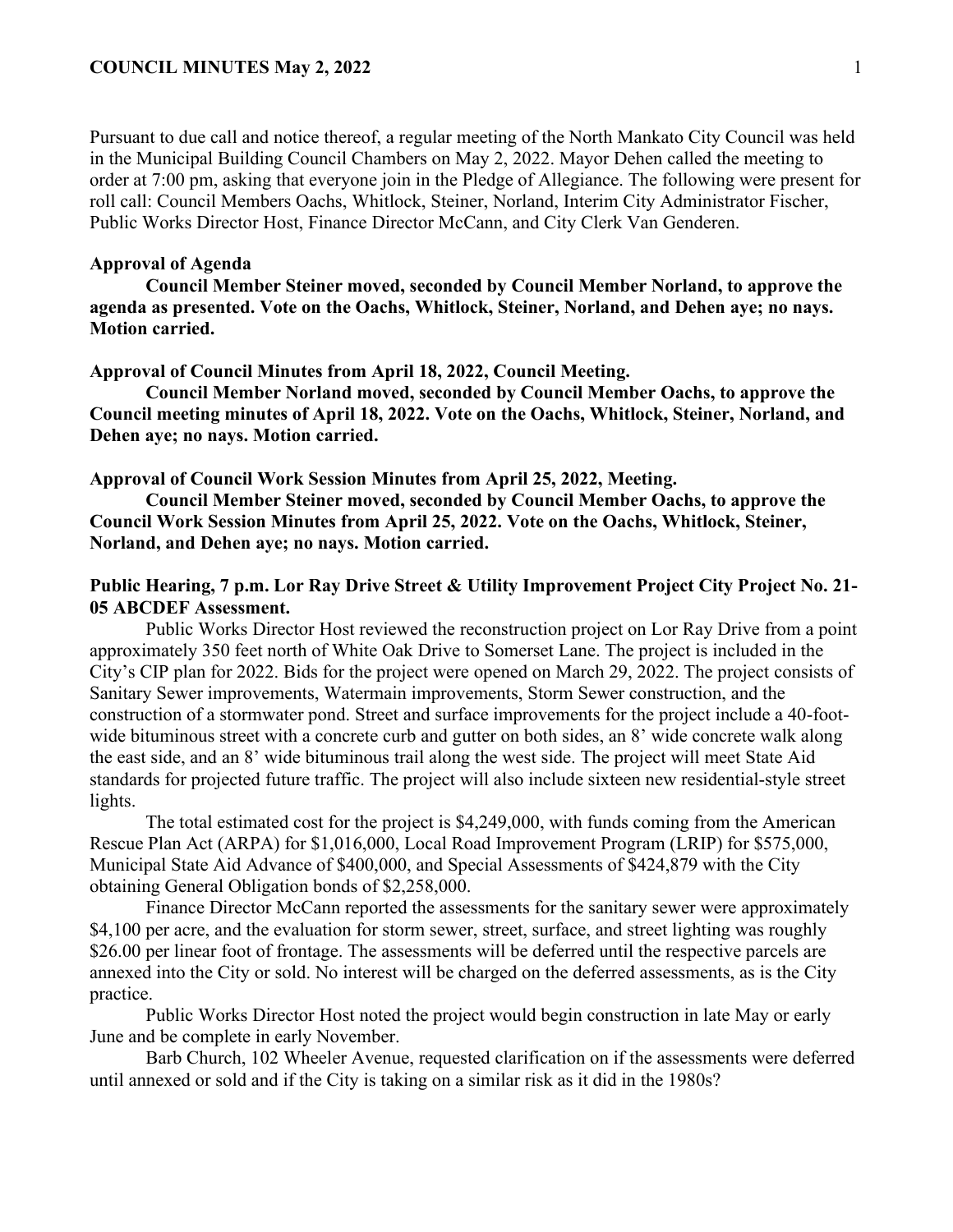Mayor Dehen stated this project is different because the road is the City's. The City is not taking on the risk associated with new development and the properties being sold in those developments.

Council Member Steiner requested clarification on resident access during construction. Public Works Director Host reported residents have been contacted about the project and alternative routes provided. He noted that those who live along the project would use the temporary haul access road to access their homes.

Council Member Norland requested clarification on erosion control associated with piping water down ravines to the Minnesota River. Public Works Director Host commented that the water would be piped to the bottom of the ravine to minimize erosion, and the stormwater holding ponds would hold water and slow the process of water matriculation to the Minnesota River.

#### **Consent Agenda**

### **Council Member Norland moved, seconded by Council Member Steiner, to approve the Consent Agenda.**

- A. Bills and Appropriations.
- B. Res. No. 45-22 Approving Donations/Contributions/Grants.
- C. Res. No. 46-22 Approving Consent Assessment Agreement.
- D. Accept Property Owner Petition to Annex 38.94 Acres of Land into the City of North Mankato and Set a Public Hearing for 7:00 p.m. on June 6, 2022.
- E. Res No. 47-22 Appointing Election Judges for 2022 Congressional District 1 Special Election Primary.
- F. Accept and implement the April Traffic & Safety Committee Recommendations.
- G. Approved Audio Permit for August 21, 2022, from 10:00 a.m. to 11:00 a.m. at Spring Lake Park Shelter 2 for Risen Savior Opening Service.
- H. Approved Audio Permit for May 7, 2022, from 7:00 p.m. to 10:00 p.m. at Spinners Bar for Sip of Whiskey Band.
- I. Approved Audio Permit for May 7, 2022, from 1:00 p.m. to 9:00 p.m. at the Circle Inn for the Stache Bash.
- J. Approved Audio Permit for May 14, 2022, from 11:00 a.m. to 4:00 p.m. at the Circle Inn for My Happy Haven Fundraiser.

# **Vote on the Whitlock, Steiner, Norland and Dehen aye; Oachs abstain; no nays. Motion carried.**

### **Public Comments Concerning Business Items on the Agenda.**

None.

#### **Business Items**

**Res. No. 48-22 Adopting Assessment Project No. 21-05 ABCDEF Lor Ray Drive Street & Utility Improvement Project.** 

Mayor Dehen requested information on the reclamation of the bituminous surface. Public Works Director Host reported the City does not intend to reclaim the bituminous as it is the contractors, and they may reclaim it.

**Council Member Norland moved, seconded by Council Member Steiner, to Adopt Res. No. 48-22 Assessment Project No. 21-05 ABCDEF Lor Ray Drive Street & Utility Improvement Project. Vote on the Oachs, Whitlock, Steiner, Norland, and Dehen aye; no nays. Motion carried.**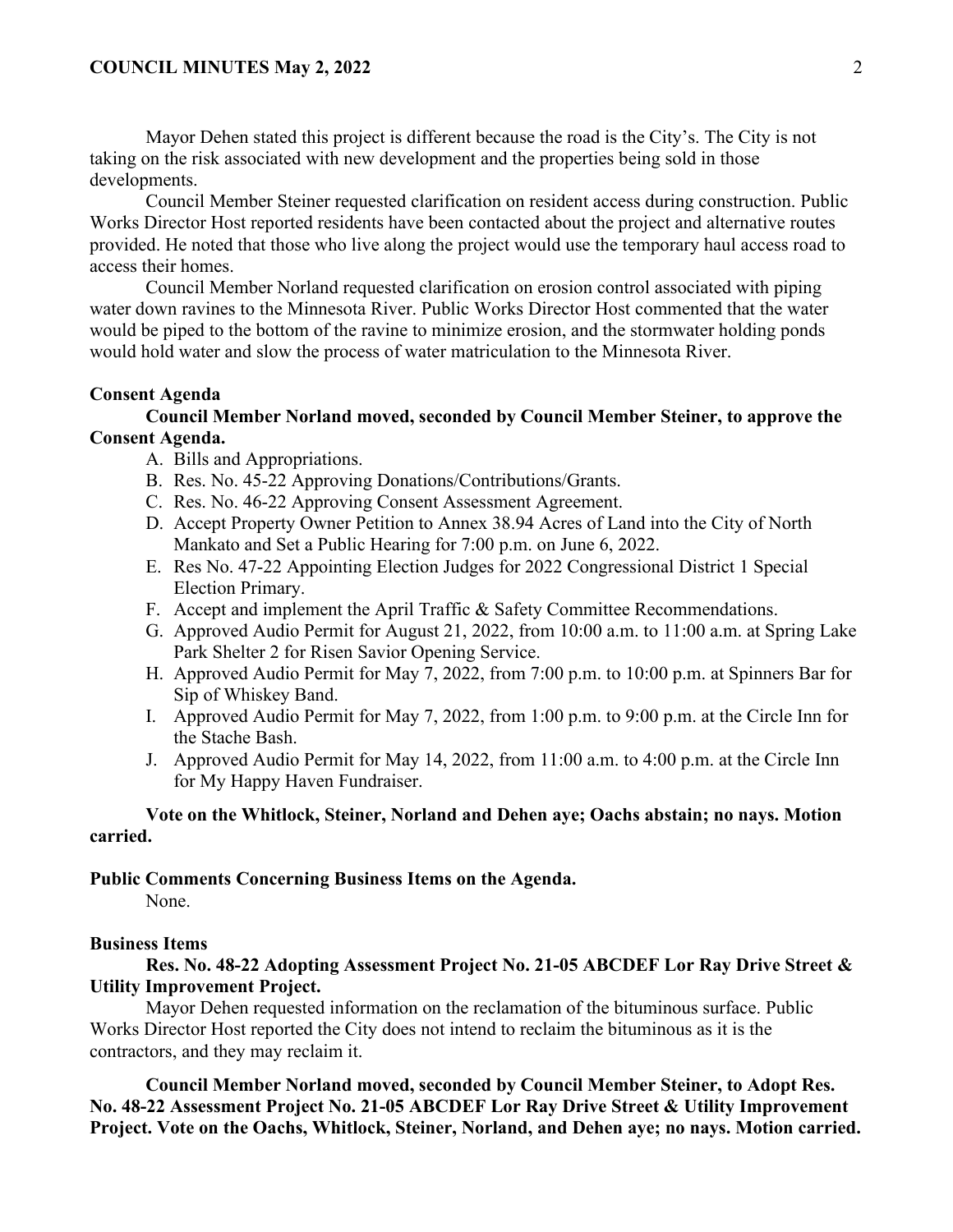## **Res No. 49-22 Accepting Bid Project No. 21-05 ABCDEF Lor Ray Drive Street & Utility Improvement Project.**

Public Works Director Host reported the bids were opened on March 29, 2022, and two bids were accepted:

| Bidder:                      | Bid Amount     |
|------------------------------|----------------|
| Holtmeier Construction, Inc. | \$3,511,842.87 |
| Geislinger & Sons, Inc.      | \$4,320,842.30 |

The low bidder was Holtmeier Construction, Inc., and City staff and Engineer Sarff have reviewed the bid and recommend accepting the Holtmeier bid.

**Council Member Steiner moved, seconded by Council Member Oachs, to Adopt Res. No. 49-22 Accepting Bid Project No. 21-05 ABCDEF Lor Ray Drive Street & Utility Improvement Project. Vote on the Oachs, Whitlock, Steiner, Norland, and Dehen aye; no nays. Motion carried.** 

### **Res. No. 50-22 A Resolution to Elect the Standard Allowance Available Under the Revenue Loss Provision of the Coronavirus Local Fiscal Recovery Fund Established Under the American Rescue Plan Act (ARPA).**

Finance Director McCann reported the ARPA fund use must be reported, but the government has created a provision that a City can show up to \$10 million as lost revenue. He reported the League of Minnesota Cities and the City's auditors suggest the City utilize this option. The City will receive approximately \$1.5 million. The proposed resolution indicates the \$1.5 million in lost revenue. The City will use the funds according to the required regulations, including the Lor Ray Drive project, McKinley Avenue project, and the Splash Pad.

**Council Member Oachs moved, seconded by Council Member Norland, to Adopt Res. No. 50-22 A Resolution to Elect the Standard Allowance Available Under the Revenue Loss Provision of the Coronavirus Local Fiscal Recovery Fund Established Under the American Rescue Plan Act (ARPA). Vote on the Oachs, Whitlock, Steiner, Norland, and Dehen aye; no nays. Motion carried.** 

## **Res. No. 51-22 Resolution of Support for the MnDOT Intersection Control Evaluation (ICE) Study.**

Public Works Director Host reported the resolution is a follow-up to the MnDOT Council Work Session presentation. The resolution regards bridge no. 07042 at the intersection of 169 and Belgrade Avenue. Staff reviewed and presented preferred alternatives. The Resolution confirms those preferred alternatives and indicates the City will work with MnDOT on the project. The project will require City cost participation, but the City has reserved the right to use alternative funding sources, including Local State Aid or Federal Funding. The project is anticipated to be on MnDOT's 2025 schedule, but they have not secured funding. The staff will follow up with MnDOT and continue to appraise the Council of any changes or further action.

**Council Member Steiner moved, seconded by Council Member Oachs, to adopt Res. No. 51-22 Resolution of Support for the MnDOT Intersection Control Evaluation (ICE) Study. Vote on the Oachs, Whitlock, Steiner, Norland, and Dehen aye; no nays. Motion carried.** 

**Res. No. 52-22 Proclaiming No Mow May in North Mankato.**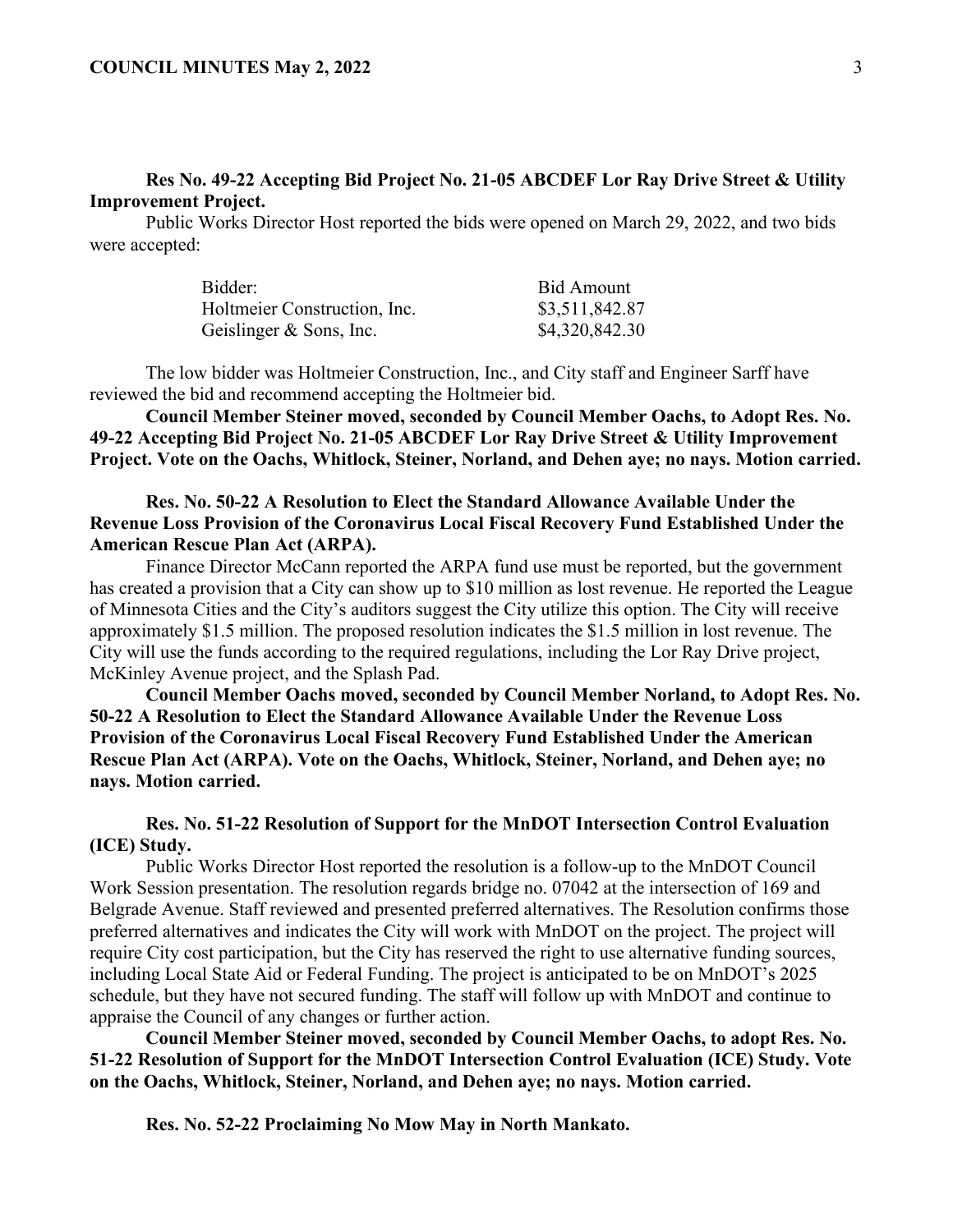#### **COUNCIL MINUTES May 2, 2022** 4

Mayor Dehen commented that the resolution suspends consequences for allowing yards to grow above the 6-inch limit set out in the City Code to allow extra foraging for pollinators. He noted this continues the City's efforts to provide pollinator habitat by establishing the Natural Lawn Ordinance in 2021, the City's Benson Park prairie, Bluff Park prairie, and City Hall's pollinator garden. Interim City Administrator Fischer reported citizens who want to participate should sign-up online, and there will be a link on the front page of the City's website, or they can call in to get signed up. It will allow the City to track how popular the program is and inform City staff of the participating properties. Council Member Norland encouraged residents to avoid the use of pesticides and herbicides. Mayor Dehen noted this does not allow residents to allow noxious weeds on their properties. Council Member Oachs requested residents let their neighbors know that they are participating to prevent them from reporting their property to the City. It was noted that all parcels would need to come back into compliance on June 1.

**Council Member Steiner moved, seconded by Council Member Norland, to Adopt Res No. 52-22 Proclaiming No Mow May in North Mankato. Vote on the Oachs, Whitlock, Steiner, Norland, and Dehen aye; no nays. Motion carried.**

#### **City Administrator and Staff Comments**

Interim City Administrator Fischer reported that the Police Department recently underwent a review of their Minnesota Board of Peace Officer Standards and Training. They conducted a compliance review of mandated training and department policies on the Use of Force/Firearms training, Emergency Vehicle Operation, Pursuit Driving training, and mandated departmental policies. Interim City Administrator Fischer reported the department passed the review.

Public Works Director Host reported that the Street Department wrapped up the spring cleanup, and a report concerning the event will be forthcoming.

### **Mayor and Council Comments**

Council Member Steiner requested an update on the Allen Avenue property. Interim City Administrator Fischer reported that no further action had been taken in compliance with the court ruling.

Council Member Oachs noted that residents might be able to apply for Frontline Worker Pay once the website is up and running.

Council Member Oachs reported she attended the ASA Board Meeting where information was provided concerning significant rink improvements that will need to be made.

Council Member Oachs said she had received numerous calls concerning the speed on Lookout Drive and requested that City staff look at ways to reduce the speed before the Lookout Drive Study is completed.

Interim City Administrator Fischer reported the speed has been studied and shows that, on average, the speed traveled is lower than the posted speed. The City cannot just make a speed limit change on this road without additional information coming from the traffic study. but the Police Department can continue to enforce the speed limit as the study is completed.

Council Member Norland thanked donors for library donations.

Council Member Whitlock noted that the Lookout Drive ramps are closed from May 2nd until June to repair damage to the underpass.